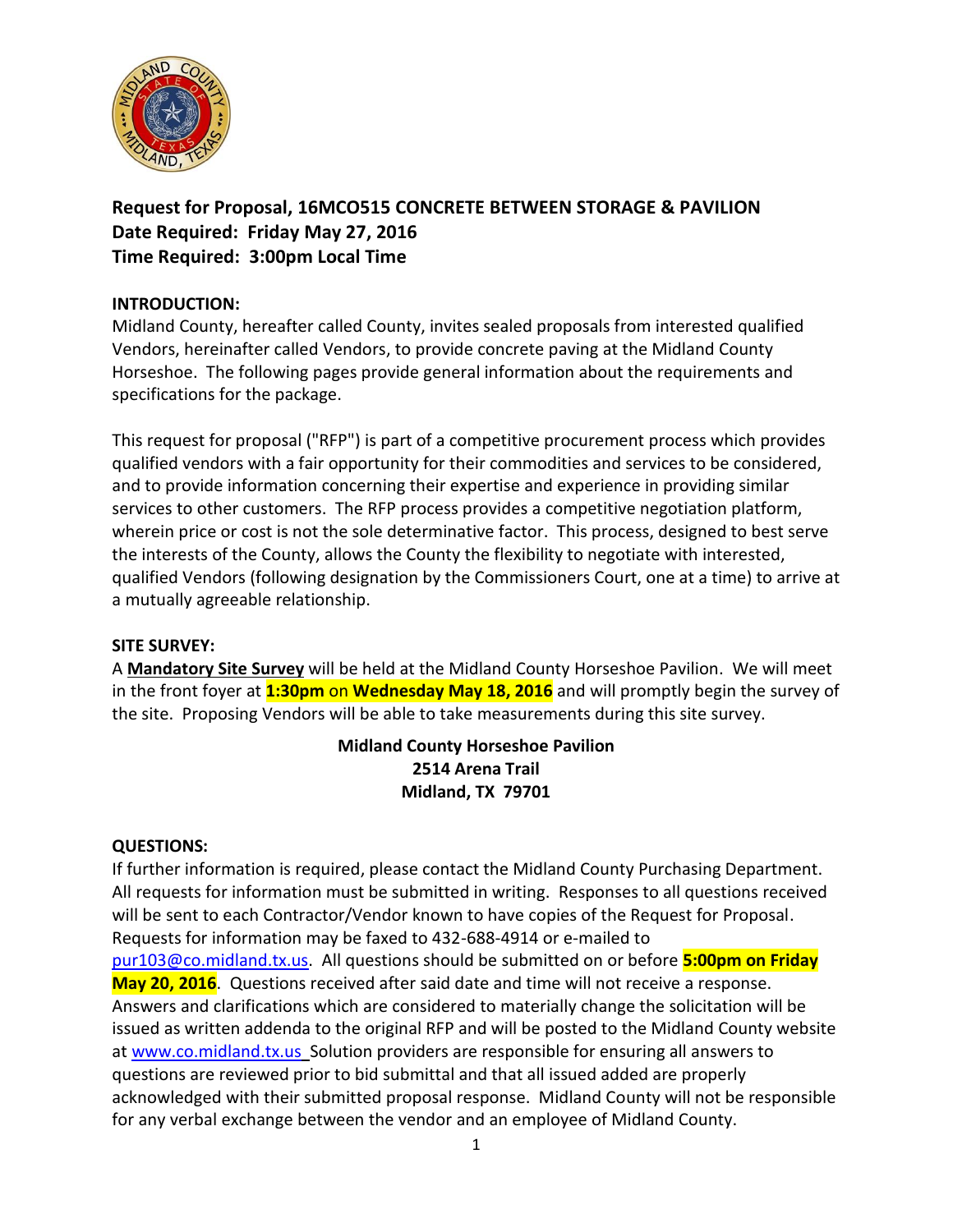### **COPIES AND RECEIPT:**

Please submit one (1) original, three (3) copies, and an electronic copy on USB drive of the proposal. **An executed copy of the Proposal Affidavit SIGNED AND NOTARIZED (Page 7) must be included in each submission.** Please note that if no Proposal Affidavit is included, the response will be rejected. Midland County is exempt from all state and federal taxes. Tax exempt certificates are available upon request.

All responses should be submitted in a sealed envelope, marked on the outside**,** 

### **CONCRETE BETWEEN STORAGE & PAVILION 16MCO515**

**\_\_\_\_\_\_\_\_\_\_\_\_\_\_\_\_\_\_\_\_\_\_\_\_ Company Name**

Responses must be received by **3:00pm Local Time on Friday May 27, 2016.** Late proposals will be rejected and returned without being opened. The clock in the Purchasing Agent's office is the official time piece for this submission. If interested, Contractors may use mail or express systems to deliver their proposal to the Purchasing Department; they should insure that they are tendered to the carrier in plenty of time to reach the Purchasing Department by the time and date required. Facsimile transmitted proposals shall not be accepted.

**SUBMISSION LOCATION:** All bids which are mailed, shipped, delivered, etc. should be addressed as follows:

> **Midland County Purchasing Department** Midland County Courthouse Attention: Kristy Engeldahl, Purchasing Agent 500 N. Loraine Street, Suite 1101 Midland, Texas 79701

#### **DOCUMENTATION SUBMISSION:**

The respondent must submit all required documentation. Failure to provide requested information may result in rejection of the proposal.

#### **ALTERATION OF PROPOSAL:**

A proposal may be altered, modified or amended by a Vendor at any time, prior to the time and date set forth above as the submission deadline. Alterations, modifications or amendments to a proposal must be made in the offices of the Purchasing Department. Any interlineations, alteration or erasure made on a proposal before the submission deadline must be initialed by the signer of the proposal, guaranteeing authenticity. A proposal may not be altered, modified or amended after the submission deadline.

#### **WITHDRAWAL:**

A proposal may not be withdrawn or canceled by the respondent for a period of sixty (60) days following the date designated for the receipt of proposals, and respondent so agrees upon submittal of their proposal.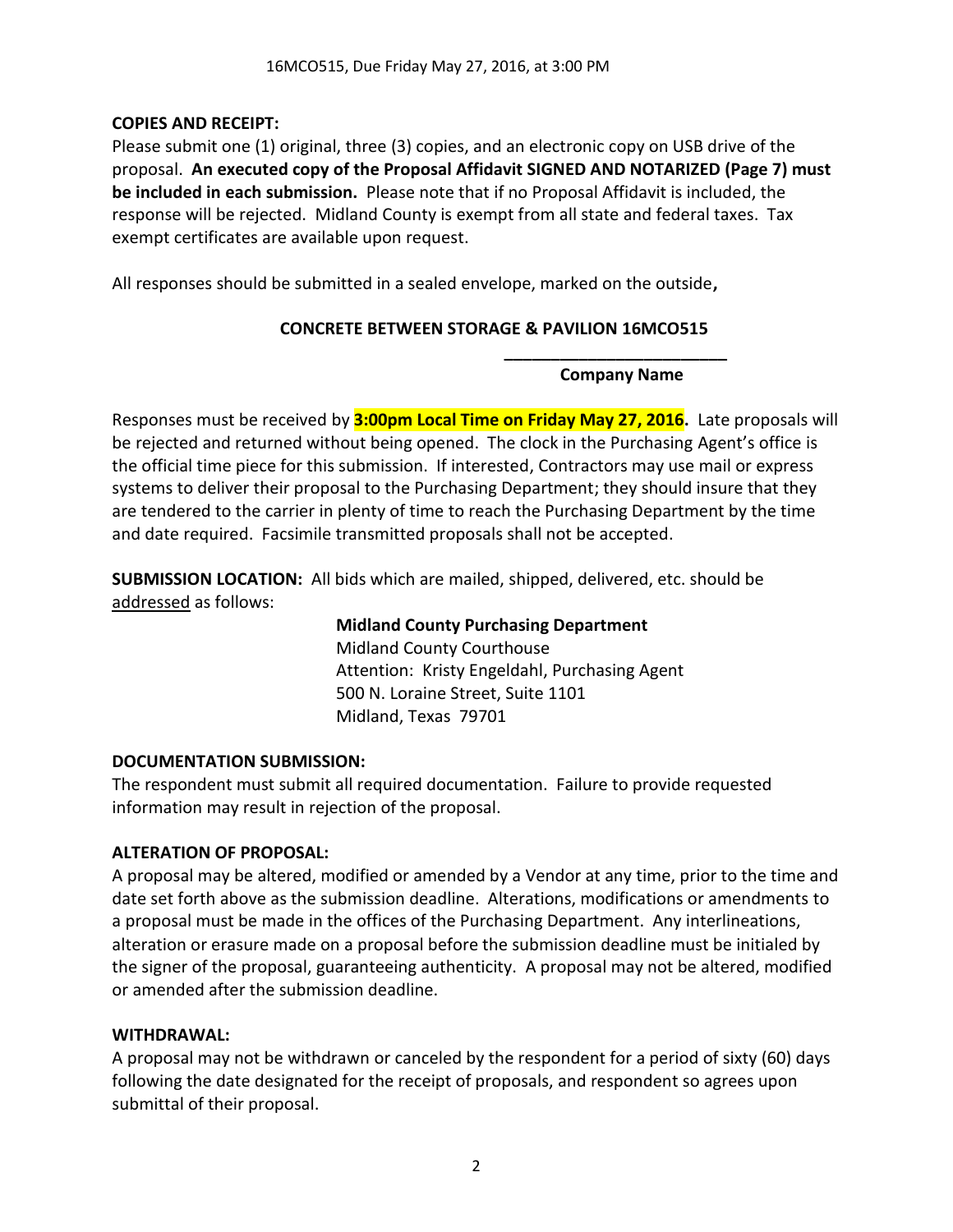### **CONFLICT OF INTEREST:**

No public official shall have interest in this contract, in accordance with Vernon's Texas Codes annotated Local Government Code Title 5, Subtitle C, Chapter 171. Vendor is required to sign affidavit form included in Proposal documents.

#### **SILENCE OF SPECIFICATIONS:**

The apparent silence of these specifications as to any detail of the apparent omission from it of a detailed description concerning any point, shall be regarded as meaning that only the best commercial practices are to prevail. All interpretations of these specifications shall be made on the basis of this statement.

#### **CONFIDENTIALITY:**

Contents of the proposals will remain confidential until the contract is awarded. At that time the contents will be made public under the Texas Public Information Act; except for any portion of a proposal which has been clearly marked as a trade secret or proprietary data (the entire proposal may not be so marked). Proposals will be opened, and the name of the firm submitting the proposal read aloud, acknowledged, at **3:05pm on Friday May 27, 2016**, in the Purchasing Department Conference Room located in the Midland County Courthouse, Suite 1101. All respondents or other interested parties are invited to attend the opening.

Vendors are hereby notified that the Owner strictly adheres to all statutes, court decisions, and opinions of the Texas Attorney General with respect to disclosure of public information.

#### **ADDITIONAL INFORMATION AND DEMONSTRATION, NEGOTIATIONS:**

Prior to award, selected Vendors may be asked to provide further information concerning their proposal, up to and including presentations/demonstrations. The Midland County Commissioners Court reserves the right to reject any and all proposals or waive formalities as deemed in the best interests of Midland County. The County may also enter into discussions and revisions of proposals after submission and before award for the purpose of obtaining the best and final offer, and to accept the proposal deemed most advantageous to Midland County.

This request for proposal (RFP) is part of a competitive procurement process which is designed to best serve the interests of the County in obtaining complicated commodities and/or services. It also provides interested Contractors with a fair opportunity for their goods and services to be considered. The RFP process is designed to be a competitive negotiation platform, where price is not required to be the sole determinative factor. Also, the County has the flexibility to negotiate with interested vendors (one at a time) to arrive at a mutually agreeable relationship. Negotiations will be arranged with vendors in a hierarchal order, starting with the vendor selected as the primary. If a contract cannot be negotiated, negotiations will, formally and in writing, end with that Vendor and proceed to move to the second vendor, and so forth until a contract is negotiated.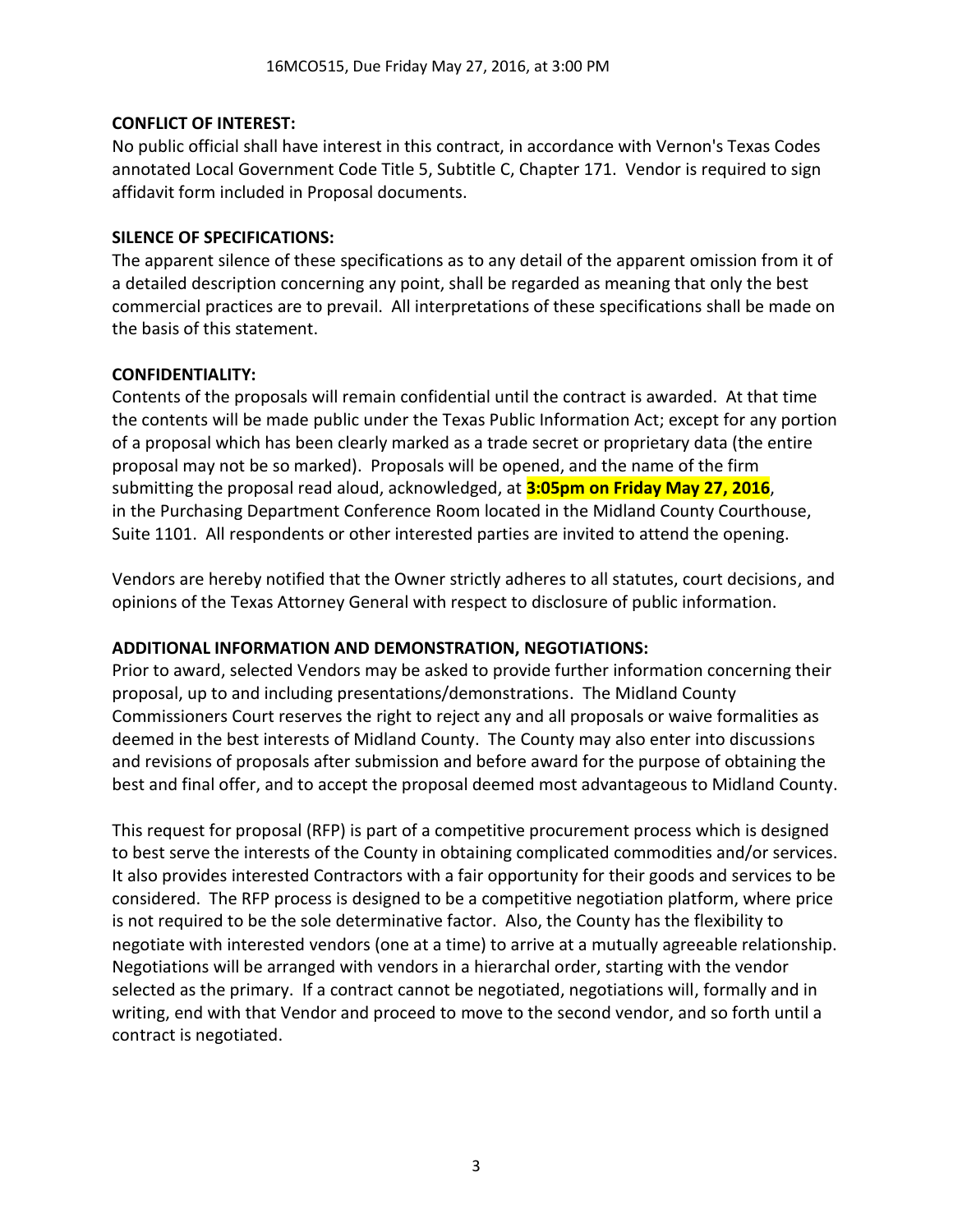### **RIGHTS OF THE CONTRACTING AUTHORITY:**

Midland County reserves the right to withdraw this RFP at any time and for any reason. Midland County also has the right to terminate its selection process at any time and to reject all responses, or all proposals. Receipt of the proposal materials by Midland County or submission of a proposal to Midland County confers no rights upon the vendor nor obligates Midland County in any manner.

All costs associated with the preparation or submittal of proposals shall be borne by the vendor, and no cost shall be sustained by Midland County.

#### **ORAL COMMITMENT:**

Vendors should clearly understand that any verbal representations made or assumed to be made during any discussions held between representatives of an vendor and any Midland County personnel or official are not binding on Midland County.

#### **WAIVER OF CLAIMS:**

Submission of a proposal indicates Vendor's acceptance of the evaluation technique and Vendor's recognition that some subjective judgments must be made by the County during the determination of qualification.

#### **SELECTION CRITERIA:**

Price is a primary consideration, however, it is not the only consideration to be used in the selection. The product and/or service to be provided is also of major importance. Midland County will require that the successful vendor provide a representative for all County related business, service, billing, installation, activation and termination of said service.

#### **ORDINANCES AND PERMITS:**

The Contractor/Vendor agrees, during the performance of the work, to comply with all applicable Federal, State, or local code and ordinances.

#### **INVOICES:**

Invoices are to be mailed to P.O. Box 421, Midland, Texas 79702 and should cite the applicable Purchase Order Number. Any and all notices or other communications required or permitted by any contract awarded as a result of this RFP shall be served on or given to Midland County, in writing, by personal delivery to the Purchasing Agent of Midland County, Texas, or by deposit with the United States Mail, postage prepaid, registered or certified mail, return receipt requested, addressed to the Midland County Purchasing Agent 500 N. Loraine Suite 1101 Midland, TX 79701, or at such other address as may have been specified by written notice to Vendor.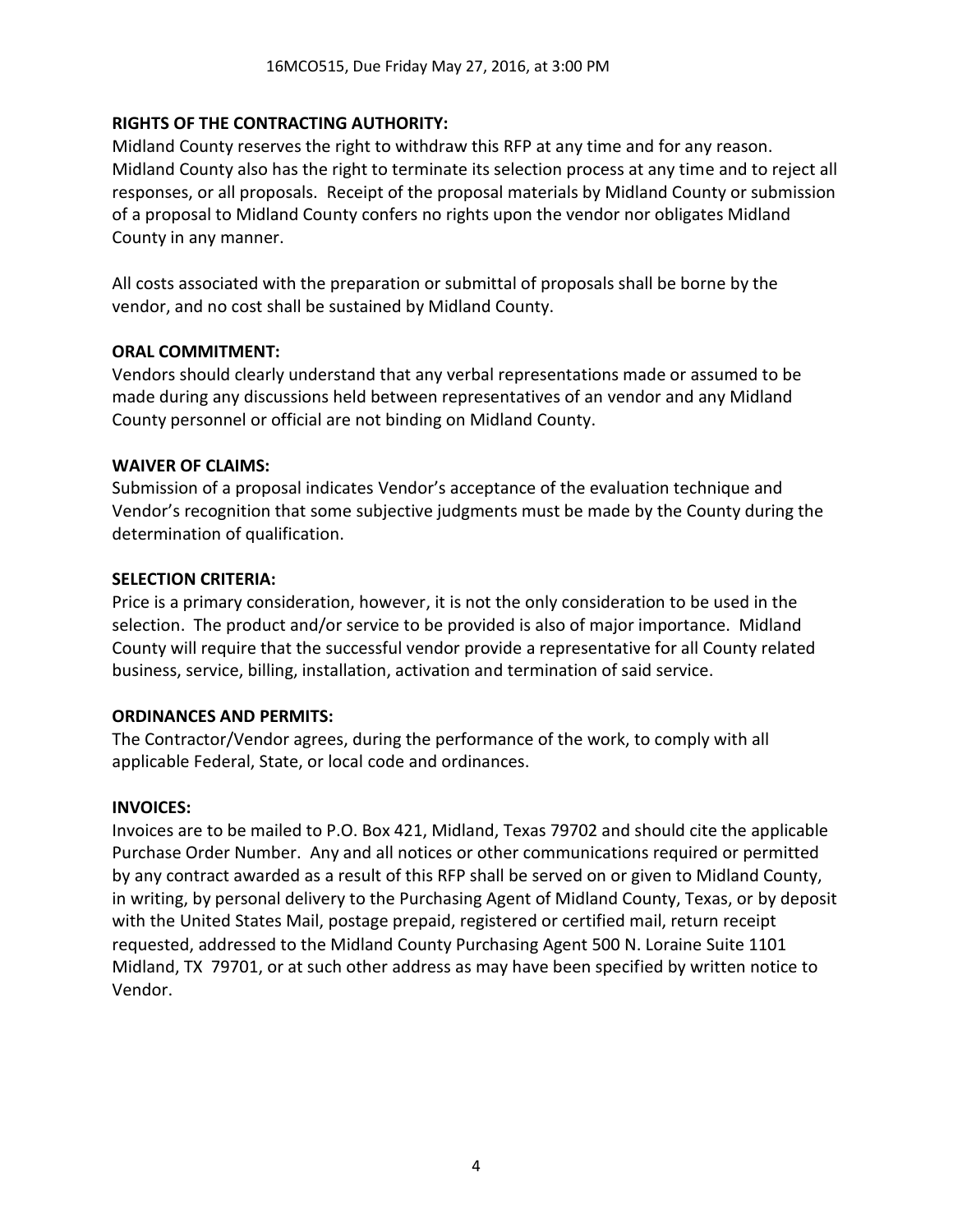#### **INSURANCE:**

The awarded Vendor will maintain such insurance as will protect the Vendor and the County from claims under the Workers' Compensation Acts, and any amendments thereof, and from any other claims for damages from personal injury, including death, which may arise from operations under this agreement, whether such operations be by themselves or by any sub-Contractor, or anyone directly or indirectly employed by either of them. Current Certificate of such insurance shall be furnished to Midland County and shall show all applicable coverage(s).

#### **Other insurance requirements are:**

-General Liability (including completed operations) with a \$1,000,000 per occurrence limit and \$2,000,000 general aggregate.

-Commercial Automobile Liability with a limit of no less than \$1,000,000. The coverage will also extend liability to hired and non-owned autos.

-Workers' Compensation with limit of \$1,000,000 for Employers Liability.

-We also require a minimum umbrella (or follow form excess policy covering over general liability, auto liability and workers compensation) of no less than \$2,000,000.

Midland County will require the selected Vendor to name Midland County as an additional for both the general liability and auto liability. A waiver of subrogation in favor of the County is required for the workers compensation. If the additional insured status or waiver of subrogation is not blanket, please send a copy of the actual endorsements prior to commencement of any work.

Midland County will require the selected Vendor to name Midland County as an additional insured and provide a waiver of subrogation prior to making a contract.

#### **INDEMNIFICATION:**

The Vendor shall defend, indemnify and save whole and harmless the County and all its officers, agents and employees from and against any and all demands, claims, suits, or causes of action of any character, name, kind or description brought for, or on account of, arising out of or in connection with the Vendor's performance or non-performance of any obligation of Vendor or any negligent act, misconduct or omission of the Vendor in the performance of its contractual obligations. The Vendor shall defend, indemnify, save, and hold harmless the County and its officers, agents, representatives and employees from and against any and all demands, claims, suits, or causes of action of any character, name, kind or description brought for, on account of, arising out of or in connection with Vendor's product or service.

#### **STATUS OF INDEPENDENT CONTRACTOR:**

Vendor shall be considered an independent contractor, for all purposes. Vendor will not at any time, directly or indirectly, act as an agent, servant, representative or employee of the County. Vendor will not take any action which is intended to create any commitments, duties, liabilities or obligations on behalf of the County, without prior written consent of the County.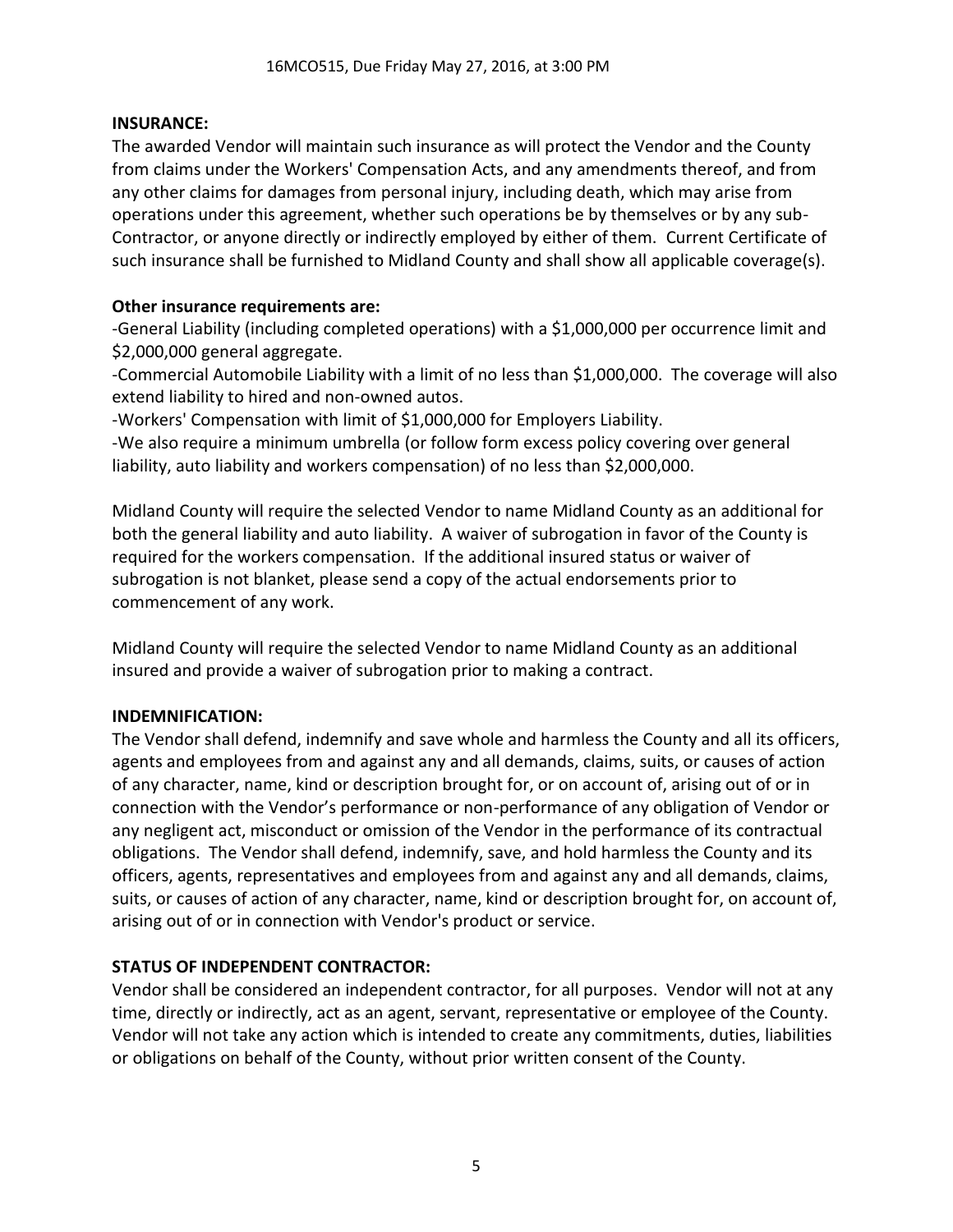#### **PARTIAL INVALIDITY:**

In the event any one or more of the provisions contained in this RFP or any contract resulting therefore, for any reason, be held to be invalid, illegal or unenforceable in any respect, such invalidity, illegality or unenforceability shall not affect any other provision of this RFP or any contract resulting therefore and this RFP or the contract resulting therefore shall be construed as if such invalid, illegal or unenforceable provision had never been contained herein.

### **CONTRACT TERMINATION:**

Non-performance of the Vendor/Contractor in terms of specifications or noncompliance with terms of this contract shall be basis for termination of the contract by the County. Termination in whole or in part, by the County may be made at its option and without prejudice to any other remedy to which it may be entitled at law or in equity, or elsewhere under this contract, by giving (60) sixty days written notice to the Contractor/Vendor with the understanding that all work being performed under this contract shall cease upon the date specified in such notice. The County shall not pay for work, equipment, services or supplies which are unsatisfactory. Contractor/Vendor may be given reasonable opportunity prior to termination to correct any deficiency. This, however, shall in no way be construed as negating the basis for termination for non-performance. The right to terminate the notice thereof is controlled by these proposal specifications and is not subject to being altered by contract.

#### **LAW GOVERNING:**

The parties under contract shall be subject to all Federal laws and regulations, and all rules and regulations of the State of Texas. The laws of the State of Texas shall govern the interpretation and application of the contract; regardless of where any disagreement over its terms should arise or any case of action arise.

#### **REMEDIES:**

The successful vendor and Midland County agree that both parties have all rights, duties, and remedies available as stated in the Uniform Commercial Code.

#### **VENUE:**

It is hereby agreed that the contract will be made in Midland, Midland County, Texas, and any dispute arising as a result of it shall be governed by the laws of the State of Texas for the purpose of any law suit, and the parties agree that such lawsuit shall be brought in Midland County, Texas.

#### **FUNDING CONTINGENCY:**

Any contract awarded pursuant to this RFP shall be contingent on sufficient funding and authority being made available in each fiscal period by the appropriate officials of Midland County. If sufficient funding or authority is not made available, the contract shall become null and void.

#### **ASSIGNMENT:**

The Contractor shall not sell, assign transfer or convey this contract in whole or in part, without the prior written consent of the County.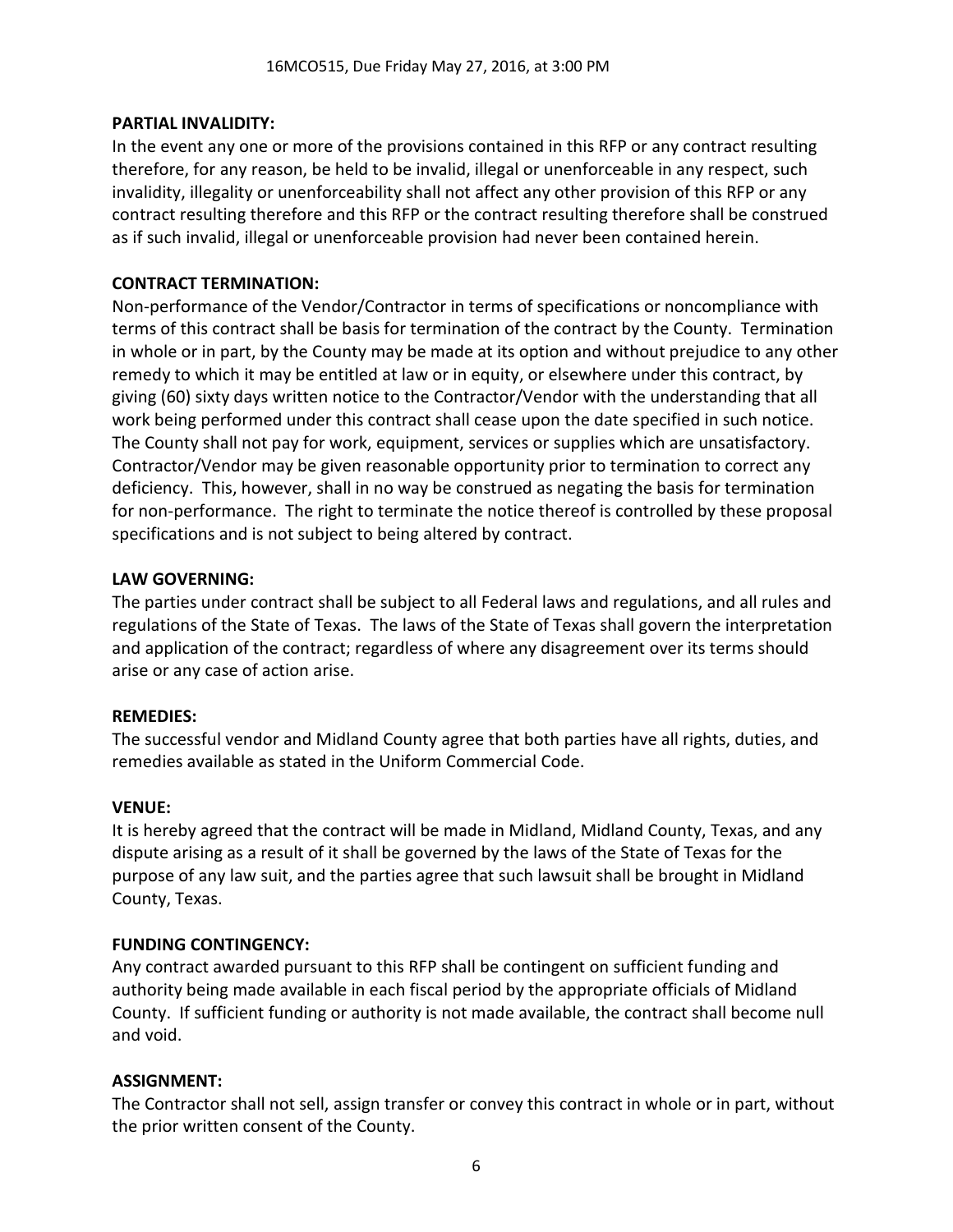## **REQUIRED FORM COMPANY AFFIDAVIT**

The affiant, The affiant,  $\frac{1}{2}$  is tates with respect to this submission to County:

I (we) hereby certify that if the contract is awarded to our firm that no member or members of the governing body, elected official or officials, employee or employees of said County, or any person representing or purporting to represent the County, or any family member including spouse, parents, or children of said group, has received or has been promised, directly or indirectly, any financial benefit, by way of fee, commission, finder's fee or any other financial benefit on account of the act of awarding and/or executing a contract.

I hereby certify that I have full authority to bind the company and that I have personally reviewed the information contained in the RFP and this submission, and all attachments and appendices, and do hereby attest to the accuracy of all information contained in this submission, including all attachments and exhibits.

I acknowledge that any misrepresentation will result in immediate disqualification from any consideration in the submission process.

I further recognize that County reserves the right to make its award for any reason considered advantageous to the County. The company selected may be without respect to price or other factors.

| Type of business organization (corporation, LLC, partnership, proprietorship) |
|-------------------------------------------------------------------------------|
|                                                                               |
|                                                                               |
|                                                                               |

Notary Seal Below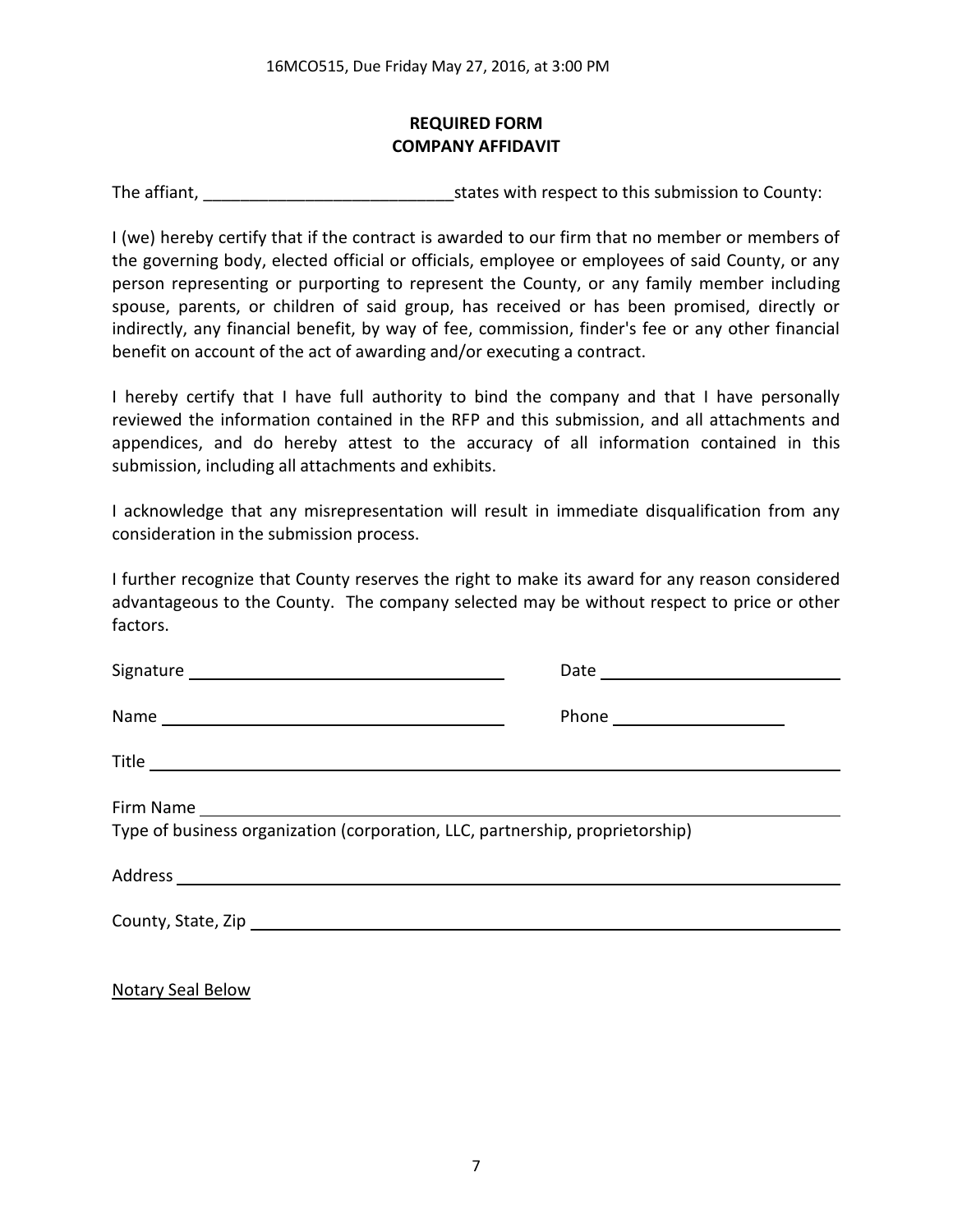### **SPECIFICATION**

### **PURPOSE:**

Midland County is in need of concrete paving between the Midland County Horseshoe Pavilion and the Horseshoe Storage Building (north of the Pavilion, south of the Storage Building).

## **SUBCONTRACTOR AND/OR SUPPLIER IDENTIFICATION:**

Should the Bidder subcontract any work, the Bidder shall indicate below the name of each subcontractor and/or supplier the bidder will use in the performance of the contract. The Bidder shall specify the work to be performed by the subcontractor or the materials to be provided by the supplier. Any changes in subcontractor and/or supplier listed below shall require prior approval by the Purchasing Office.

## **SPECIFICATIONS:**

- Demolition of the existing asphalt millings and stock pile the millings on site.
- Demolition of approximately 1500 sq. ft. of concrete flatwork at two (2) entrances of the Pavilion.
- Balance and compact the existing sub-grade for concrete positive drainage.
- 4" of concrete at two (2) entrances of the Pavilion poured back for proper elevation to new paving.
- Slab on grade approx. 15,000 sq. ft. x 6" thick 3,000 PSI concrete, #4 rebar at 12" on center each way.
- 1' x 1'6" turndown footing on 3 sides with #5 rebar continuous and #3 ties 2' on center.
- Form, place, finish concrete.
- Saw cut control joints

# **ESTIMATED COMPLETION TIME:**

Please provide an estimate on number of hours or days that the vendor will need to complete this job.

## **REFERENCES:**

Please provide at least 2 references for commercial projects, preferably any local/state government clients that the vendor has provided concrete slab needs.